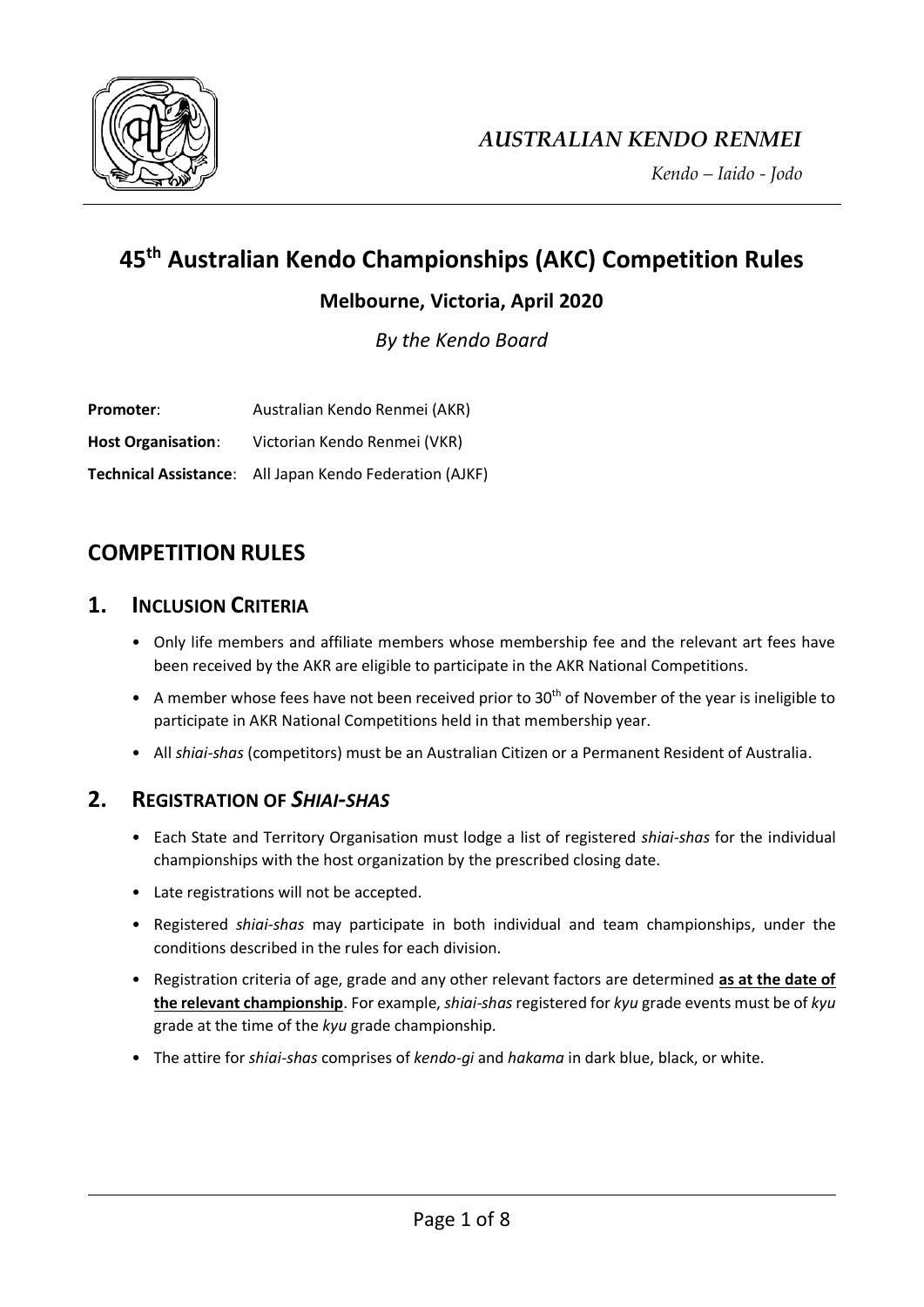## **3. GENERAL RULES**

- **FIK Rules and Regulations**: All *shiais* (matches) will be conducted in accordance with *The Regulations of Kendo Shiai and Shinpan and the Subsidiary Rules of Kendo Shai and Shinpan* published by The International Kendo Federation (FIK) on 2 September 2017. All amendment made hereafter to the regulations shall be included.
- All *shiais* will be *sanbon shobu* (three-point match) based unless otherwise specified.
- **Competition Draws and Referees**: The Kendo Board is responsible for the allocation of the draw for each championship and allocation of *shinpan-ins* (referees) to each event.
- *Shomen-no-rei* **(Bow to the Front):** *Shomen-no-rei* will be conducted at the beginning and end of each day. Only *shiai-shas* and *shinpan-ins* are required to conduct a rei to the front.
- *Nafuda* **(Name Tag)**: Registered *shiai-shas* must wear a dark blue or black *nafuda* on the centre panel of the *tare*.
	- o For team championships, state or territory team *nafudas* must be worn. The state or territory name (abbreviations such as NSW, VIC and WAKR are accepted) must be written across the top in English block capital letters, state or territory logo or family name (Japanese characters accepted) in the middle, and their family name in English written across the bottom in block capital letters. The printed/embroidered name must be consistent with the name registered.
	- o For individual championships, shiai-shas can choose either state or territory team *nafudas* or *dojo* (club) *nafudas*. The dojo name on a *dojo nafuda* must be written in English block capital letters across the top, *a dojo* logo or family name (Kanji characters accepted) in the middle and a family name in English block capital letters across the bottom. The printed/embroidered name must be consistent with the name registered.
	- o Specifications and diagrams are located at the URL below: [http://www.kendoaustralia.asn.au/content/?page\\_id=1230](https://nam05.safelinks.protection.outlook.com/?url=http%3A%2F%2Fwww.kendoaustralia.asn.au%2Fcontent%2F%3Fpage_id%3D1230&data=02%7C01%7C%7Cdf49dc96e3f14eaf9d5f08d6789a95d3%7C84df9e7fe9f640afb435aaaaaaaaaaaa%7C1%7C0%7C636829002679185806&sdata=1YsSGIwtMegBRwYtbLEeFdkjpA0nEWeuZTWCyxnzkVE%3D&reserved=0)
- **AKC Specific Rule**: In addition to the FIK Rules and Regulations, the following rule will apply:
	- o The external surface of the *men-gane* (the grill) must not be black colour coated. Such equipment will be considered as *fusei-yogu* (prohibited kendo equipment). Players found using prohibited equipment will be penalised in accordance to the *FIK Shiai and Shinpan Regulation* concerning *fusei-yogu*.

## **4. CHAMPIONSHIP TITLES**

The following individual championships are to be contested:\*

- 1. Individual Kyu Grade Men's Championship.
- 2. Individual Kyu Grade Women's Championship.
- 3. Individual Dan Grade Men's Championship.
- 4. Individual Dan Grade Women's Championship.
- 5. Veteran's Individual Championship (eligible *shiai-shas* must be 45 years of age or over, and hold a dan grade on the date of the championship).
	- \* Note that each registered *shiai-sha* may compete in one individual championship only.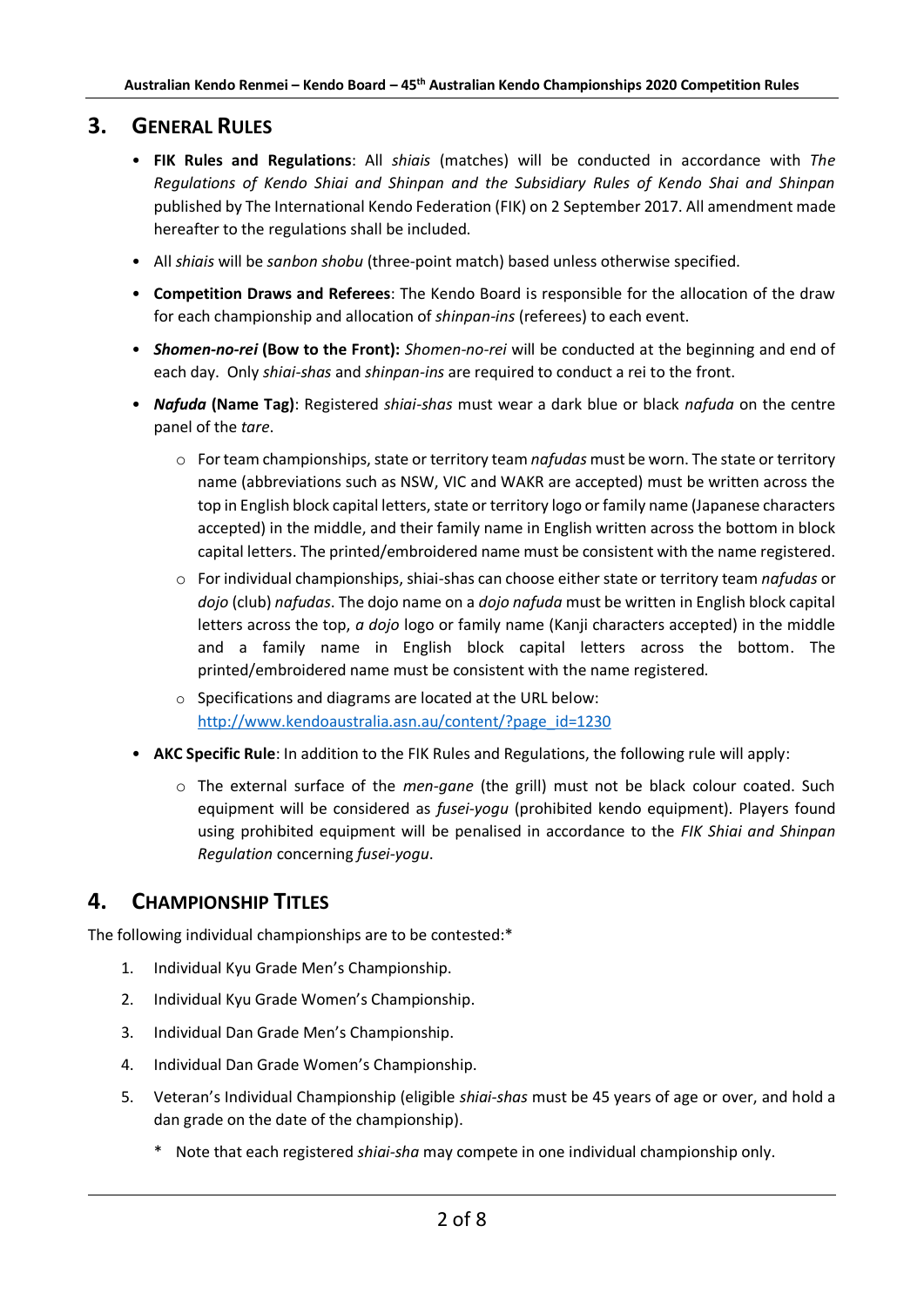The following team championships are to be contested: \*\*

- 1. Teams Kyu Grade Men's Championship.
- 2. Teams Kyu Grade Women's Championship.
- 3. Teams Dan Grade Men's Championship.
- 4. Teams Dan Grade Women's Championship.
- 5. Teams Kata Championship.
	- \*\* Note that each registered *shiai-sha* may compete in one team event only. Men and women cannot compete in each other's events, and kyu and dan grades cannot compete in each other's events. The exception is the *kata* championship in which mixed pairs of *shiai-shas* can perform.

### **5. RESTRICTION ON TECHNIQUES IN KYU GRADE SHIAIS**

• In Kyu Grade *shiais*, the use of *tsuki* techniques, *jodan-no-kamae*, or *nito* (two swords) is not permitted. The use of prohibited techniques, if found during a match, may result in a *hansoku* or the disqualification of the offending player.

## **6. INDIVIDUAL COMPETITIONS**

- Preliminary rounds will be conducted using a pool system with the *san bon shobu* rule.
- In general, each pool will comprise 3 *shiai-shas*. However, 4 *shiai-shas* may constitute a pool in some cases due to the number of *shiai-shas* registered.
- In pools of 3 the order of *shiais* is as follows: A><B, B><C, C><A.
- In pools of 4 the order of *shiais* is as follows: A><B, B><C, C><D, D><A.
- There will be no *encho (time extension*) in preliminary rounds.
- The winner of a pool will be determined by number of wins (draws are not counted).
- If two or more *shiai-shas* equal on wins, the winner will be determined by the number of points scored (points conceded are not counted).
- If two *shiai-shas* are still equal, a sudden death play-off by a *ippon shobu* (one-point *shiai* will be conducted with no time limit to determine the winner.
- If all three *shiai-shas* are equal on wins and points scored, the pool is repeated in full (*san bon shobu*).
- *Shiais* after preliminary rounds will progress on a knock-out basis. *Encho* is applied to these *shiais.*
- The following durations are applied to individual championships:
	- o Individual Kyu Grade Men's 4 minutes.
	- $\circ$  Individual Dan Grade Men's 5 minutes.
	- o Individual Kyu Grade Women's 4 minutes.
	- $\circ$  Individual Dan Grade Women's 5 minutes.
	- o Veteran's Individual 4 minutes.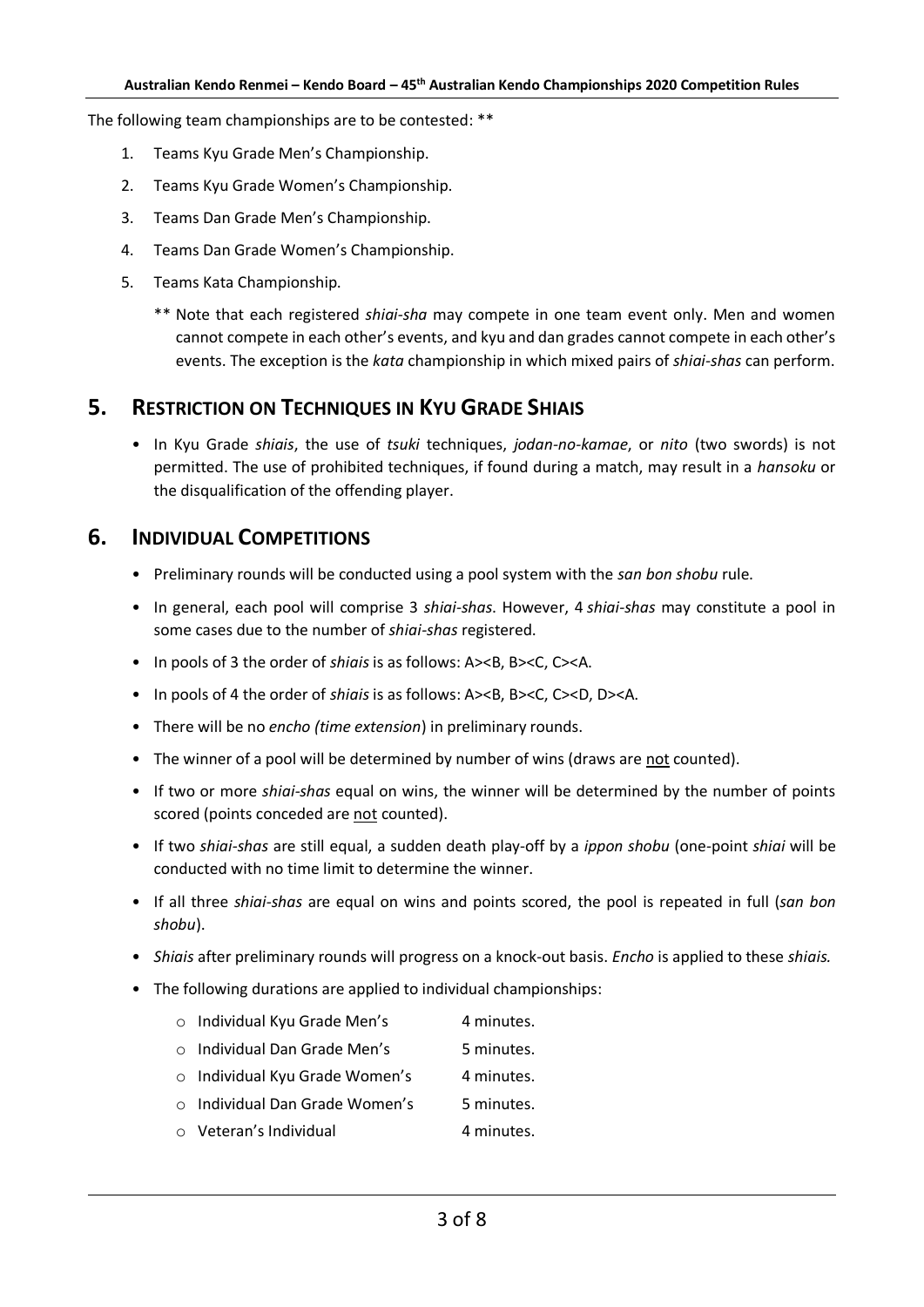## **7. TEAM COMPETITIONS**

## **7.1. Competition Rules**

- Preliminary rounds will be conducted using a pool system. In general, two pools (Pool A and Pool B) are set up.
- For the first round, team managers must submit team order list to the *shinpan-shunin* (the court referee) of a relevant court 30 minutes prior to the commencement.
	- o The team order list should also include any reserve players.
	- o Team managers must also submit team order lists for subsequent rounds to *the shinpanshunin* of the relevant court immediately after the last event.
	- o Team managers must submit team order lists to the *shinpan-shunin* whether or not there is any change to the order from the last event.
- In case where the competitor's order is different from the one described in the submitted order :
	- o If it is noticed before a *shushin* (chief referee*)* in charge declares a '*hajime*', the team order can be corrected in accordance with the submitted order. No penalty applies.
	- o If it is found after the *shiai* begins, *shinpan-ins*in charge must stop the *shiai* immediately. The *shiai-sha* whose order is incorrect, and any other *shiai-sha(s)* of the same team whose orders are also incorrect will lose their respective *shiais*. Their opponents will be awarded 2 points per *shiai*, respectively.
	- o If it is found, before *sogo no rei* (mutual bowing) is exchanged at the conclusion of the *shiais*, that members from both teams were in violation of the order submitted, all *shiai-shas* whose orders were incorrect will lose his/her *shiai* and each opponent will be awarded 2 points per *shiai*, respectively.
	- o If both teams are found in violation after the *shuryo no rei* (mutual bowing at the end of*shiai)*, the *shiai* outcome must not be changed.
- Pools will comprise 3 teams, but may comprise 4 teams in some cases, depending on the number of teams in the event.
- In pools of 3 teams the order of *shiais* will be as follows: A><B, B><C and C><A.
- In pools of 4 teams the order of *shiais* will be as follows: A><B, B><C, C><D and D><A.
- There will be no *encho* in team championships.
- The winning team will be determined by the number of wins.
- If the number of wins is equal, then the winning team will be determined by the number of points scored (points conceded are not counted).
- If the number of wins and the number of points are equal, there will be a *daihyosha-sen* with a representative from each team contesting an *ippon-shobu* (one point match) with no time limit. *Shiai-shas* for the *ippon-shobu* play off must be selected from registered team members listed in submitted team orders that played in that team match.
- A *kiken* (default) will be regarded as a loss with the opponent awarded 2 points.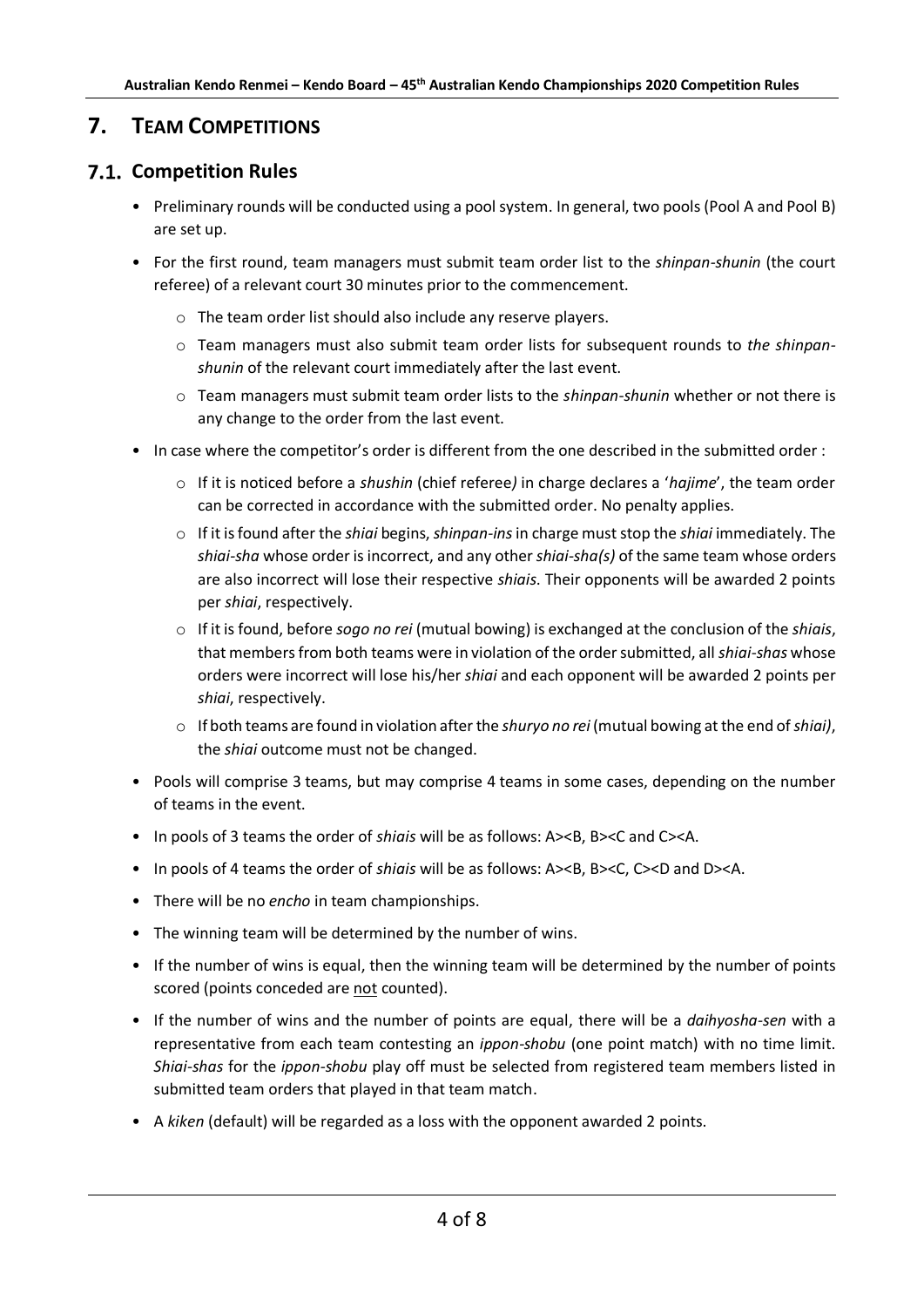- The top 2 teams will progress to a play-off with the winning team from Pool A playing-off the second team from Pool B and the winning team from Pool B playing-off the second team from Pool A.
- The final team *shiai* will be the winning teams from the play-offs.
- The following *shiai* durations are applied to team events:
	- o Men's Kyu Team Competition 4 minutes.
	- o Men's Dan Team Competition 5 minutes.
	- o Women's Kyu Team Competition 4 minutes.
	- o Women's Dan Team Competition 5 minutes.

#### *Kantoku* **(Team Manager)**

- Only team managers may accompany their teams and sit with them in designated waiting areas.
- Team managers will provide their own *kantoku-ki* (team manager's flag) for signalling an *igi* (protest) if required.
- The use of a *kantoku-ki* will conform to the FIK Rules and Regulations.
- Team managers and *shiai-shas* must not bring watches or any timing device into the designated waiting area. In addition, they must not engage in providing coaching or encouragement to the players during their *shiai*.

#### **Men's Dan and Kyu Team** *Shiais*

- Men's Dan or Kyu Teams comprise of 5 *shiai-shas* (1, *senpo*; 2, *jiho*; 3, *chuken*; 4, *fukusho*; and 5, *taisho*) and up to 2 reserves per side, with a minimum of 3 *shiai-shas*.
- If a team of 4 *shiai-shas* competes, their *shiai-sha* positions are 1, 3, 4, and 5.
- If a team of 3 *shiai-shas* competes, their *shiai-sha* positions are 1, 3 and 5.

#### **Women's Dan Team** *Shiais*

- Women Dan Teams comprise of 5 *shiai-shas* (1, *senpo*; 2, jiho; 3, *chuken*; 4, fukusho; and 5, *taisho*) and up to 2 reserves per side, with a minimum of 3 *shiai-shas*.
- If a team of 4 *shiai-shas* competes, their *shiai-sha* positions are 1, 3, 4, and 5.
- If a team of 3 *shiai-shas* competes, their *shiai-sha* positions are 1, 3, and 5.

#### **Women's Kyu Team** *Shiais*

- Women Kyu Teams comprise of 3 *shiai-shas* (1, *senpo*; 2, *chuken*; and 3, *taisho*) and up to 1 reserve per side, with a minimum of 2 *shiai-shas*.
- If a team of 2 *shiai-shas* competes, their *shiai-sha* positions are 1 and 3.

#### **Nihon Kendo Kata Shiai**

- Kata Teams comprise of 2 *shiai-shas* (*uchitachi* and *shitachi*) per team.
- *Shiai-shas* are required to perform the *Nihon Kendo Kata* from *ippon-me* (Kata 1) to *nanahon-me* (Kata 7).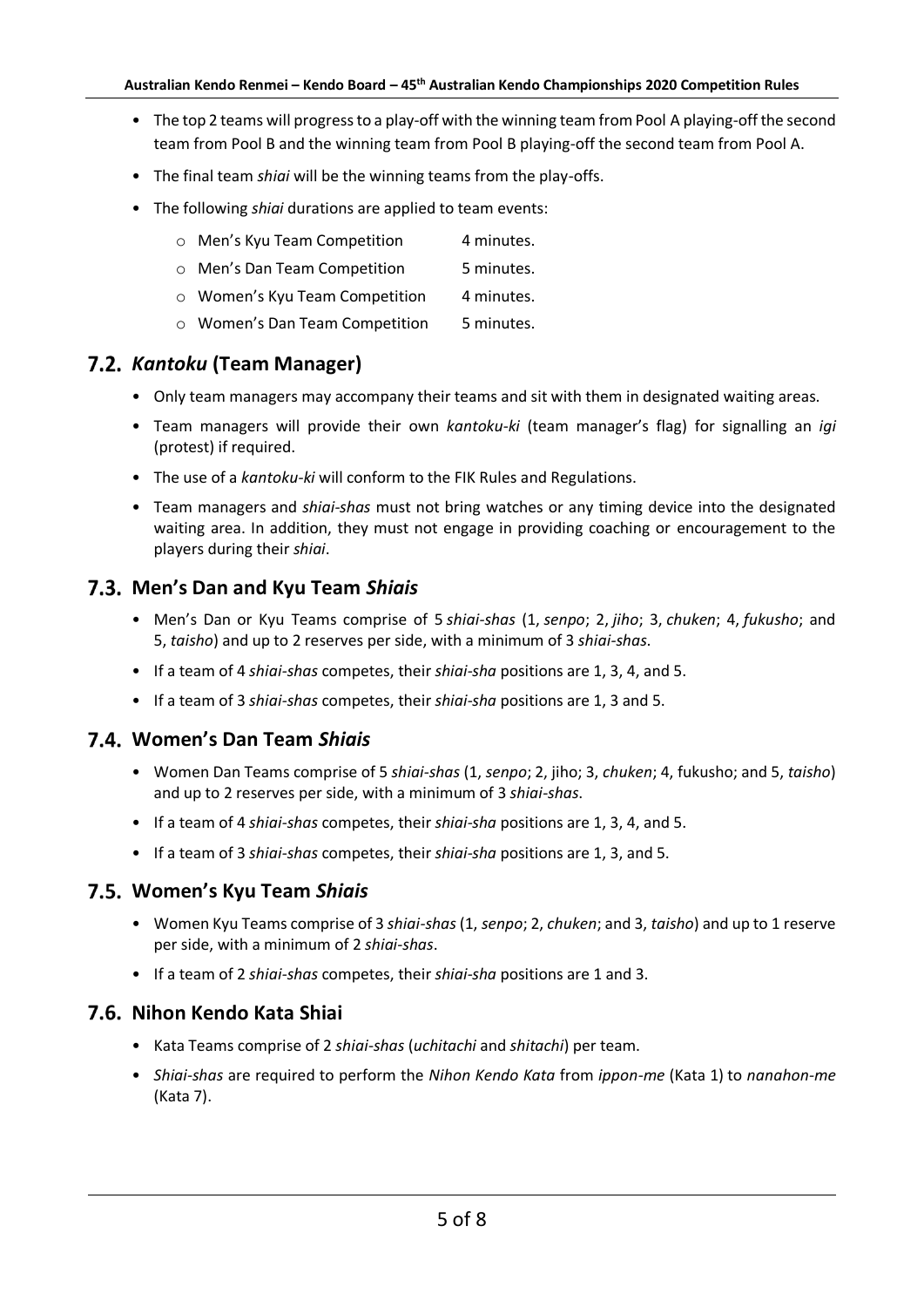#### **8. SHINPAN-IN**

- All *shiai-shas* holding a 4 Dan or above must be available as *shinpan-ins*.
- *Shiai-shas* competing in a championship are not allowed to participate as *shinpan-ins* in the same event.
- The attire for *shinpan-ins* comprises of:
	- o A plain dark blue jacket;
	- o A plain grey pair of trousers;
	- o A plain white shirt;
	- o A plain deep red necktie; and
	- o A plain dark blue or black pair of socks.
- *Shinpan-ins* on standby will wait in the designated waiting area.
- *Shinpan-ins* will refrain from conversing with others near *shiai-jos* (match court) where possible.

## **9. TIMING AND LOCATION OF EVENTS**

• The Kendo Board reserves the right to adjust the commencement and *shiai-jos* of relevant events.

## **10. SAFETY GUIDELINES FOR KENDO-GU, KENDO-GI, AND SHINAI**

## 10.1. Background

The Australian Kendo Championships (AKC) are operated in accordance with t*he Regulations of Kendo Shiai and Shinpan and the Subsidiary Rules of Kendo Shai and Shinpan* (the FIK Rules and Regulations) issued by the International Kendo Federation (FIK) on 2 September 2017.

While the FIK Rules and Regulation provides the main decision-making framework for competition, *bogu*  safety management appears to be left desired for improvement. For example, Article 4 of the FIK Rules and Regulation states that *the kendo-gu shall consist of men, kote, do, and tare.* However, with the exception of *shinai* specifications, it is apparent that no particular rules or requirements are stipulated for the *kendo-gu and kendo-gi*. On the other hand, the All Japan Kendo Federation (AJKF) revised its *shiai* and *shinpan* rules and regulations\* (the AJKF Rules and Regulations) on 1 April 2019. The revised AJKF Rules and Regulations include various safety related rules and regulations for *kendo-gu, kendogi* and *shinais*. As such, differences in safety management between these two sets of rules and regulations warrant needs for the Kendo Board to review the safety aspect of competition rules currently adopted for the AKC.

## 10.2. Purpose

The Kendo Board views that relevant safety requirements stated in the AJKF Rules and Regulations provide a useful consideration for the AKR in mitigating risks associated with equipment safety in compliance with relevant product liability laws<sup>†</sup> and sports equipment policies and guidelines at national, state and territory levels<sup>‡</sup>.

<sup>\*</sup> Available a[t https://www.kendo.or.jp/wp/wp-content/themes/kendo/assets/library/pdf/kendo-shiai\\_regulations.pdf.](https://www.kendo.or.jp/wp/wp-content/themes/kendo/assets/library/pdf/kendo-shiai_regulations.pdf) Last viewed 19 Jan 2020.

<sup>†</sup> Available a[t https://www.productsafety.gov.au/product-safety-laws/legislation/product-liability.](https://www.productsafety.gov.au/product-safety-laws/legislation/product-liability) Last viewed 19 Jan 2020,

<sup>‡</sup> Available a[t https://app.education.nsw.gov.au/sport/File/1449](https://app.education.nsw.gov.au/sport/File/1449) an[d https://www.qld.gov.au/recreation/sports/club-support/rules-regulations.](https://www.qld.gov.au/recreation/sports/club-support/rules-regulations)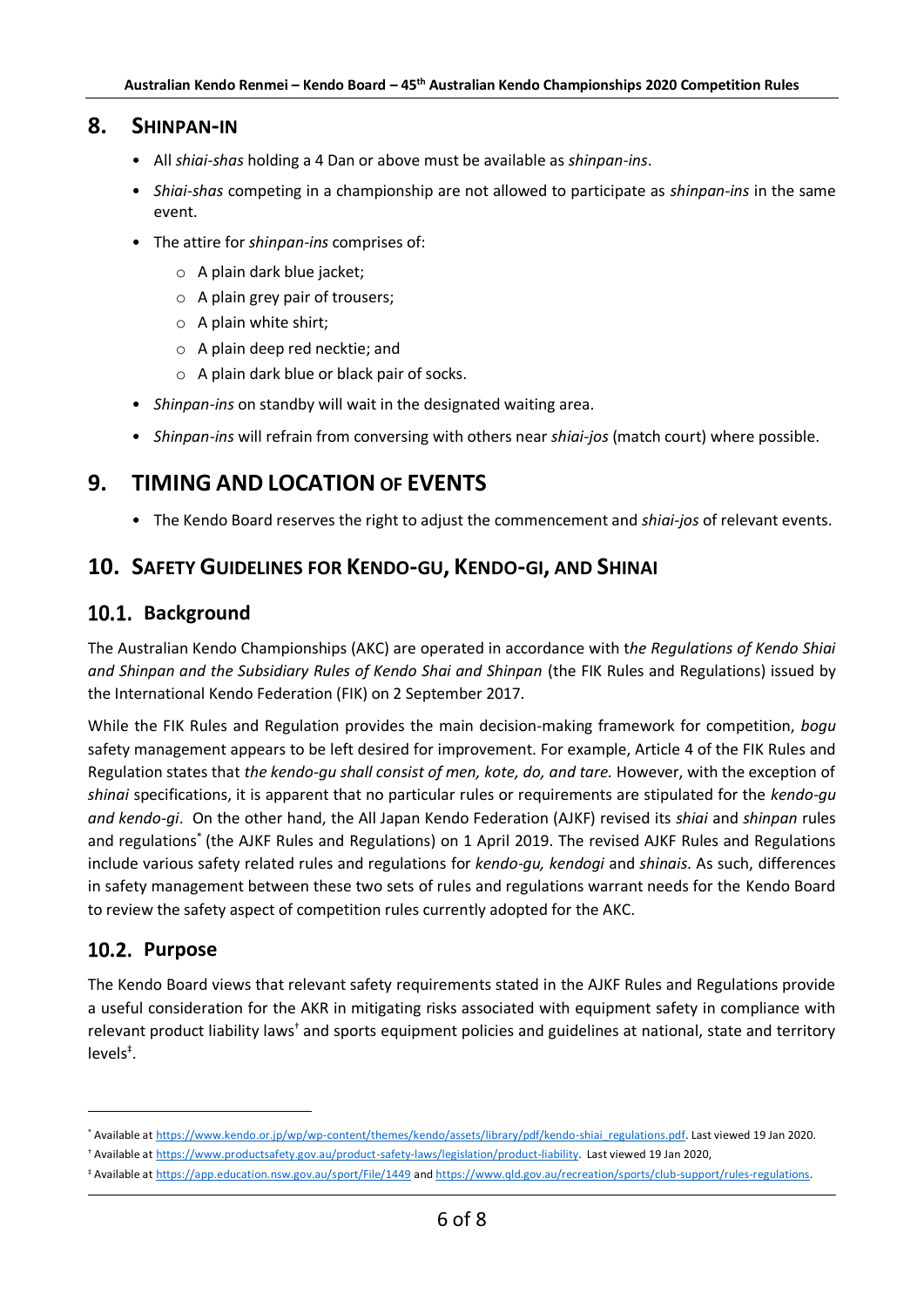The *Safety Guidelines for Kendo-gu, Kendo-gi, and Shinai* presented herein aims to reinforce the safety aspect of the current AKC competition rules, with the intention of ensuring that *shiai-shas* (competitors), *shinpanin* (referees), *kakari-ins (*supporting staff), and AKR officials are all familiar with safety requirements, and act with due care and diligence in a manner that safeguards the health and safety of all these stakeholders<sup>\*</sup>.

Whilst *kendo-gu*, *kendo-gi*, and *shinai* which don't meet the specifications below will not be regarded as *fuseiyogu* for the time being, all competitors are encouraged to comply with the guidelines set out below for safety reasons.

## **Safety Guidelines for Kendo-Gu, Kendo-gi, and Shinai**

#### **Kendo-gu and Kendo-gi**

- *Men* fitted with polycarbonate laminated board must be the one approved by All Japan Kendo Federation.
- The sleeves of a *kendo-gi* must be long enough to protect elbow joints.
- The *men-buton (flaps)* must be long enough to protect shoulder joints and has sufficient impact absorbing capacity.
- The depth of *eguri* (cut) in *kote-buton* (padding) should be no wider than 2.5cm between the longest part and the shortest part of the *kote-buton (*see Figure 1).
- *Kote-buton* (padding)-should protect more than half of the forearm (distance between wrist and elbow) and the fist area of *kote* and *kote-buton* area should have sufficient impact absorbing capacity.

Original information source: [https://www.kendo.or.jp/wp/wp-content/themes/kendo/assets/library/pdf/kendo-shiai\\_regulations.pdf](https://www.kendo.or.jp/wp/wp-content/themes/kendo/assets/library/pdf/kendo-shiai_regulations.pdf). Last viewed 19 Jan 2020.



**Figure 1 – A description of** *eguri*

<sup>\*</sup> Australian Government, Australian Sports Commission, Code of Conduct, Version 2.0, January 2020. Available at https://www.sportaus.gov.au/ data/assets/pdf file/0011/684236/Code-of-Conduct.pdf. Last viewed 18 Jan 2020.